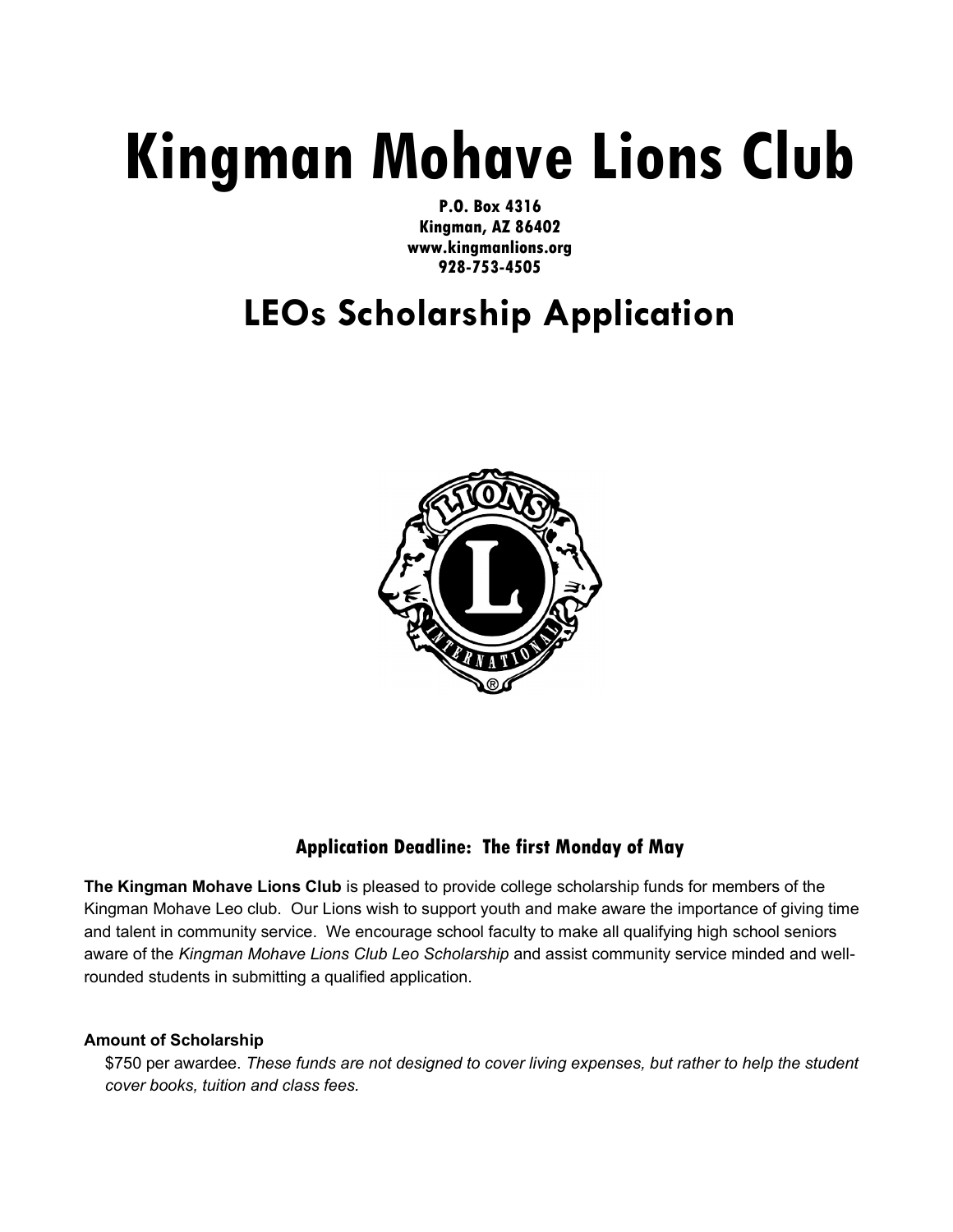#### Eligibility Criteria

Scholarship funds are being made available to high school graduates, or equivalent, who have lived within the boundaries of the Kingman Unified School District and Kingman Academy of Learning for at least the last year and are an active member of the Kingman Mohave Leo Club.

#### Selection Criteria

Scholarship applications must be typed, or neatly handwritten, and address *all* the following criteria. Each application must be accompanied by the applicant's current transcript, if applicable. Incomplete applications will not be considered. The attachment of additional sheets of paper is acceptable so long as long as each answer references which question it addresses. The areas of emphasis by which applications will be judged are as follows:

- ∗ 30% Community service, involvement, and work history
- ∗ 35% Future goals (as demonstrated in essay #1)
- ∗ 35% Financial need (as demonstrated in essay #2)

#### Final Selection

To keep the judging process as fair as possible, identification will be removed from the copies of applications submitted to the Kingman Mohave Lions Club Scholarship Committee. Scholarship recipients will be chosen based on the selection criteria listed above. Once final selections have been announced, awardees will receive letters of acceptance in the mail and an invitation to attend a Kingman Mohave Lion Club meeting to accept his or her awarded scholarship. **Funds will be paid** directly to the college or university upon written confirmation of enrollment, not to the student.

#### Submission

Completed applications may be mailed to the following address: Lions Scholarship Chairperson Kingman Mohave Lions Club Foundation P.O. Box 4316 Kingman, AZ 86402

Completed applications may also be sent via email to lions@kingmanlions.org.

Emailed applications must include a scan of the applicant's current transcript, if applicable, and a scan of the last page of this application form, signed.

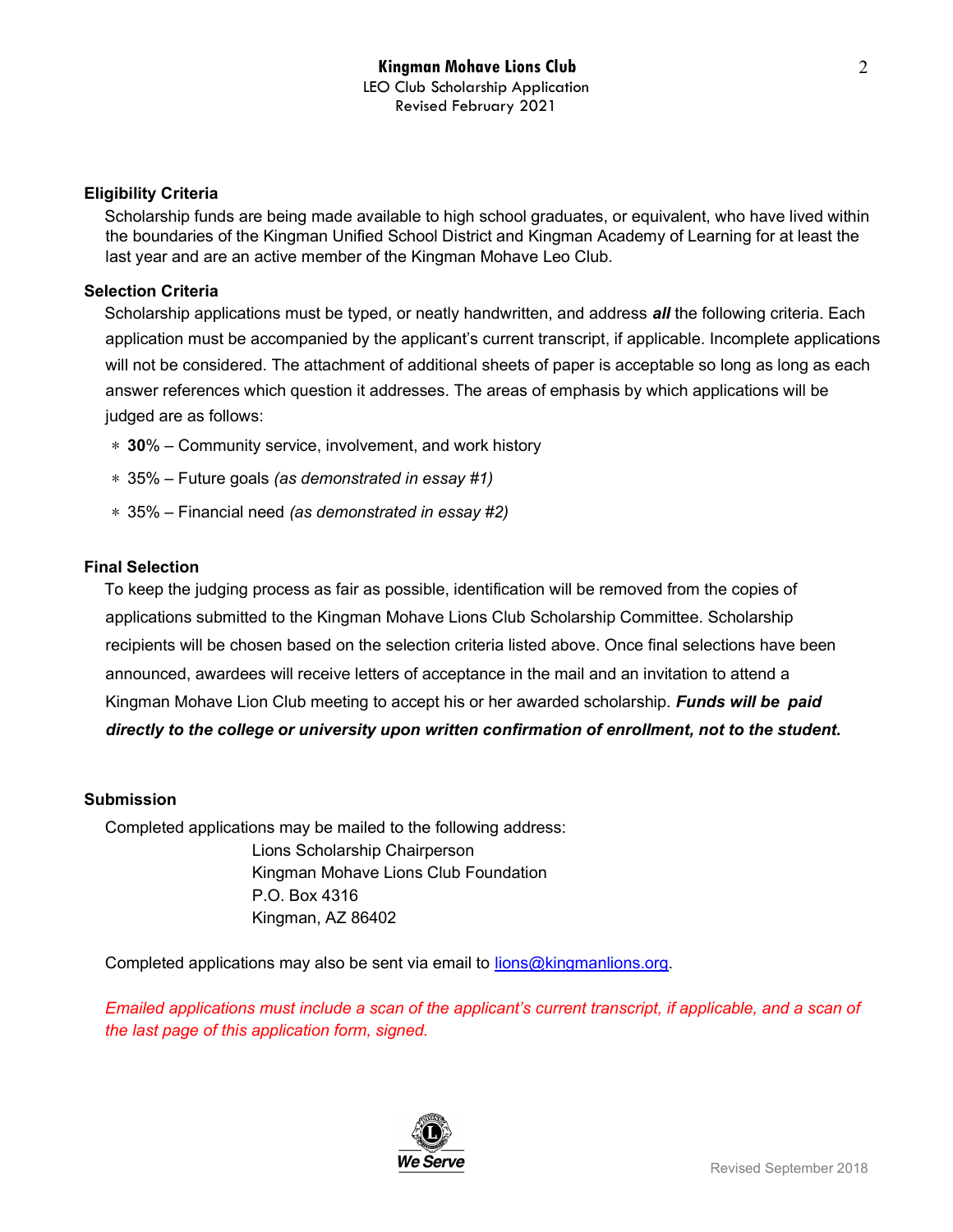#### Application Deadline

First Monday of May: Completed applications must be received by email or in the Lions Club P.O. Box no later than 5 P.M. on the First Monday of May.

#### Late or incomplete applications will not be accepted.



3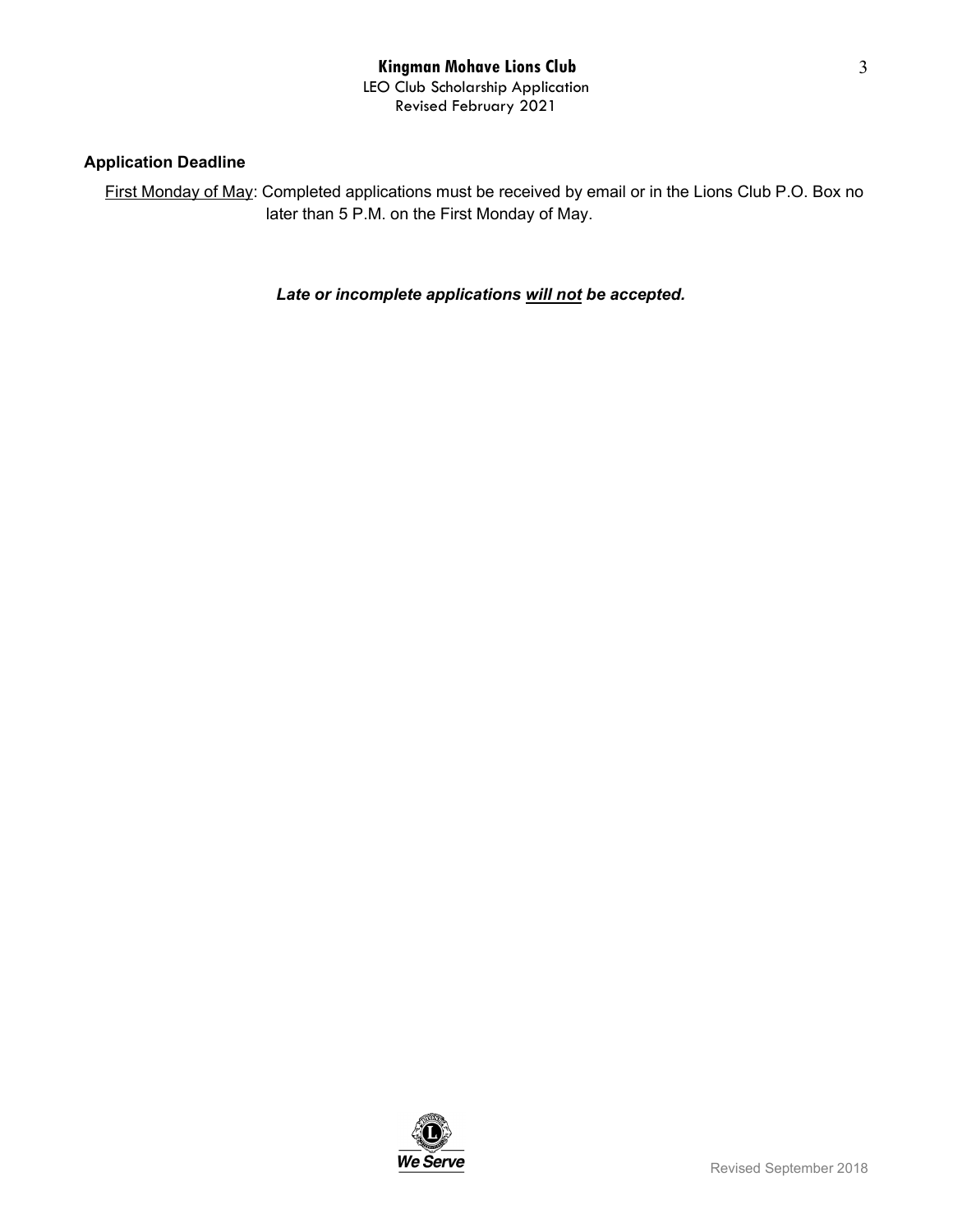| <b>Applicant Name:</b>                                                                                               |      |                                                                                                             |  |
|----------------------------------------------------------------------------------------------------------------------|------|-------------------------------------------------------------------------------------------------------------|--|
| <b>FIRST</b>                                                                                                         | M.I. | LAST                                                                                                        |  |
|                                                                                                                      |      |                                                                                                             |  |
|                                                                                                                      |      |                                                                                                             |  |
|                                                                                                                      |      |                                                                                                             |  |
|                                                                                                                      |      |                                                                                                             |  |
| Are you an active member of the Kingman Mohave Leo Club? ___ Yes ___ No                                              |      |                                                                                                             |  |
|                                                                                                                      |      | Member ID Number __________ How many Leo Club meetings did you attend during the school year? _____         |  |
|                                                                                                                      |      | Did you hold a Leo Club Officer position? ___ Yes ___ No If so, which position? ___________________         |  |
| on an ongoing basis, how much time per week/month): _____                                                            |      | List school or community activities you have participated in and how much time was involved (if involved    |  |
| basis, how much time per week/month): _____                                                                          |      | List sports or clubs you have participated in and how much time was involved (if involved on an ongoing     |  |
| List any honors or awards received: _____                                                                            |      |                                                                                                             |  |
|                                                                                                                      |      | <b>Employment Record</b> (list current or most recent employment first, include hours worked per week):     |  |
| <b>Senior Year GPA:</b>                                                                                              |      |                                                                                                             |  |
| <b>Other Scholarships &amp; Grants:</b><br>1. Eligible funding from scholarships awarded and expected to be awarded: |      |                                                                                                             |  |
| 2. College grants expected:                                                                                          |      |                                                                                                             |  |
| Name address & day-time telephone number of at least one parent or guardian:                                         |      |                                                                                                             |  |
| How long have you lived in the Kingman area:                                                                         |      |                                                                                                             |  |
| What area of study are you interested in:                                                                            |      |                                                                                                             |  |
| an additional sheet of paper if necessary):                                                                          |      | What are your future goals/plans? Do you have a five year plan? A ten year plan? (300 words or less, attach |  |